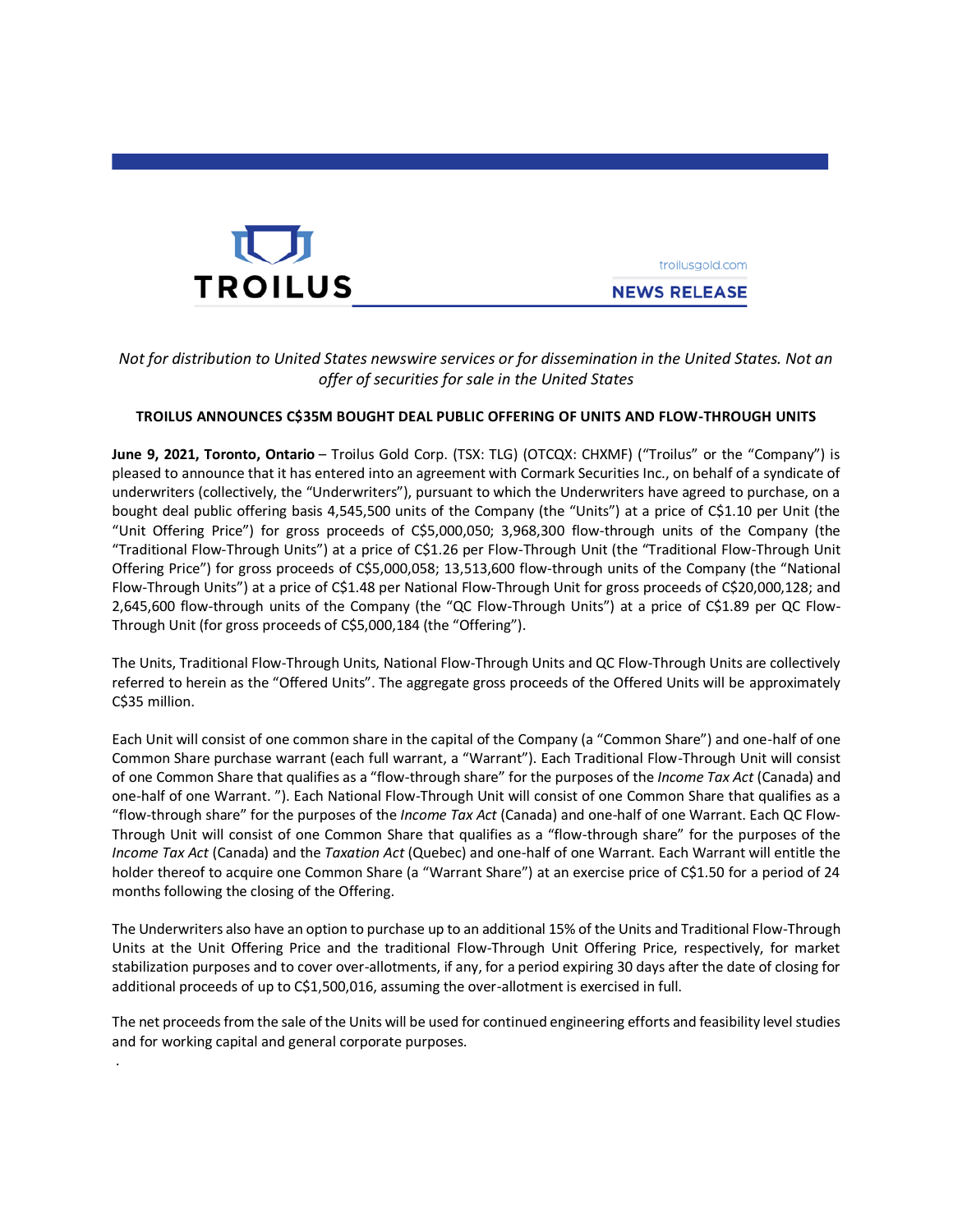The portion of the proceeds of the sale of the Common Shares forming part of the Traditional Flow-Through Units, the National Flow-Through Units and QC Flow-Through Units will be used on exploration expenses on the Troilus Gold Project as permitted under the *Income Tax Act* (Canada) and the *Taxation Act* (Quebec) to qualify as "Canadian exploration expenses", "flow-through mining expenditures" and, for eligible investors, for the two 10% enhancements under section 726.4.9 and section 726.4.17.1 of the *Taxation Act* (Quebec).

The Offered Units will be offered by way of short form prospectus in each of the provinces of Canada, pursuant to National Instrument 44-101 – *Short Form Prospectus Distributions*. The Units may also be sole into the United States pursuant to an exemption from the registration requirements of the *United States Securities Act of 1933*, as amended (the "U.S. Securities Act") and in such other jurisdictions outside of Canada and the United States as agreed, in each case in accordance with all applicable laws and provided that no prospectus, registration statement or similar document is required to be filed in such jurisdiction.

The Offering is scheduled to close on or before June 30, 2021 and are subject to certain conditions including, but not limited to, receipt of all applicable regulatory approvals, including the approval of the Toronto Stock Exchange and the applicable securities regulatory authorities.

The Offered Units have not been, and will not be, registered under the U.S. Securities Act or any U.S. state securities laws, and may not be offered or sold in the United States or to, or for the account or benefit of, United States persons absent registration or any applicable exemption from the registration requirements of the U.S. Securities Act and applicable U.S. state securities laws. This press release shall not constitute an offer to sell or the solicitation of an offer to buy securities in the United States, nor will there be any sale of these securities in any jurisdiction in which such offer, solicitation or sale would be unlawful.

## **About Troilus Gold Corp.**

Troilus Gold Corp. is a Canadian-based junior mining company focused on the systematic advancement and derisking of the former gold and copper Troilus Mine towards production. From 1996 to 2010, the Troilus Mine produced +2 million ounces of gold and nearly 70,000 tonnes of copper. Troilus is located in the top-rated mining jurisdiction of Quebec, Canada, where is holds a strategic land position of 1,420 km<sup>2</sup> in the Frôtet-Evans Greenstone Belt. Since acquiring the project in 2017, ongoing exploration success has demonstrated the tremendous scale potential of the gold system on the property with significant mineral resource growth. The Company is advancing engineering studies following the completion of a robust PEA in 2020, which demonstrated the potential for the Troilus project to become a top-ranked gold and copper producing asset in Canada. Led by an experienced team with a track-record of successful mine development, Troilus is positioned to become a cornerstone project in North America.

### **For more information:**

**Justin Reid** Chief Executive Officer +1 (647) 276-0050 x 1305 [justin.reid@troilusgold.com](mailto:justin.reid@troilusgold.com)

### *Cautionary Note Regarding Forward-Looking Statements and Information*

*This press release contains forward-looking statements and forward-looking information (collectively, "forwardlooking statements") within the meaning of applicable securities laws. Such forward-looking statements include, without limitation, statements regarding the closing of the Offering, the timing of the closing of the Offering, the use of proceeds from the Offering, the receipt of regulatory approvals, the exercise of the option granted to the Underwriters and future results of operations, performance and achievements of the Company. Although the Company believes that such forward-looking statements are reasonable, it can give no assurance that such expectations will prove to be correct. Forward-looking statements are typically identified by words such as: believe,*